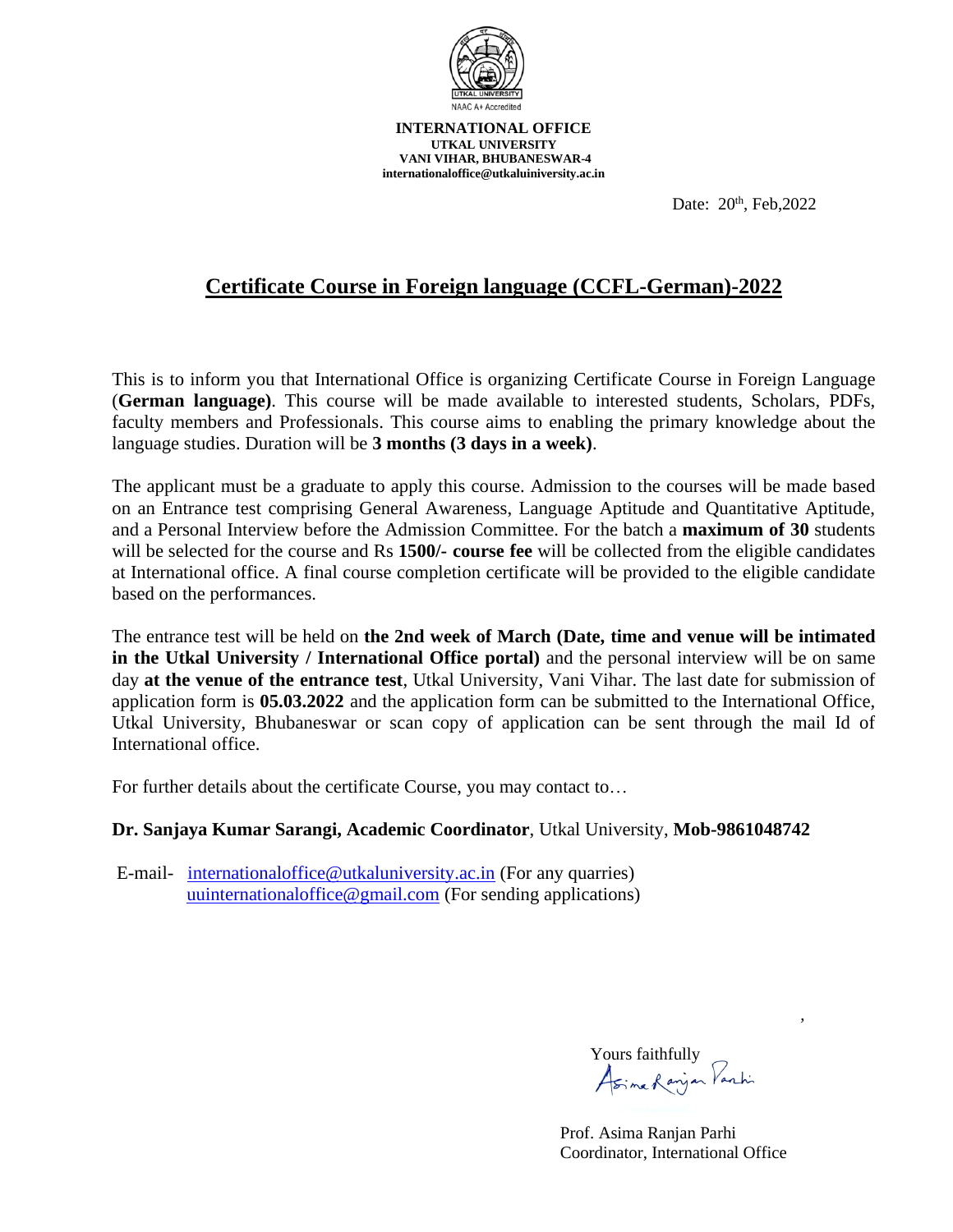

### **Certificate Course in Foreign language (CCFL –German)-2022**

### **INFORMATIONs AND GUIDELINEs**

| 1.  | Date of Submission of Application: |                        | 05.03.2022                                           |  |
|-----|------------------------------------|------------------------|------------------------------------------------------|--|
| 2.  | Date of Entrance Test              |                        | 2nd Week of March, 2022                              |  |
| 3.  | Time and Duration (Entrance) :     |                        | 11am and 1 Hour.                                     |  |
| 4.  | Pattern of the Test                | $\ddot{\cdot}$         | Objective type -50 Marks                             |  |
|     |                                    |                        | a) Section-I $(2*10)$ : GK about German              |  |
|     |                                    |                        | b) Section-II $(2*10)$ : Language Aptitude (English) |  |
|     |                                    |                        | c) Section-III $(1*10)$ : Reasoning                  |  |
| 5.  | Date of Interview                  | $\ddot{\cdot}$         | $2nd$ week of March, 2022                            |  |
| 6.  | Date of Result                     |                        | 2 <sup>nd</sup> Week of March, 2022                  |  |
| 7.  | Venue of Test and Interview        | $\ddot{\phantom{1}}$ : | New Academic Block (Incubation Centre).              |  |
| 8.  | <b>Course Fee</b>                  | $\ddot{\cdot}$         | Rs 1500 (One Thousand five hundred only)             |  |
| 9.  | Payment of Course                  | $\ddot{\cdot}$         | By Cash at the International Office.                 |  |
| 10. | Number of Seats                    |                        | 30.                                                  |  |
| 11. | Date of Course Commence            | $\ddot{\cdot}$         | 10th of March, 2022                                  |  |
| 12. | Venue of Course                    | $\ddot{\cdot}$         | New Academic Block                                   |  |
|     |                                    |                        | (Incubation Centre), opposite to mathematics dept.   |  |
| 13. | <b>Course Duration</b>             |                        | 3 months, 3 Days in a week                           |  |

Asime Ranjan Parki

Prof. Asim Ranjan Parhi Coordinator, International Office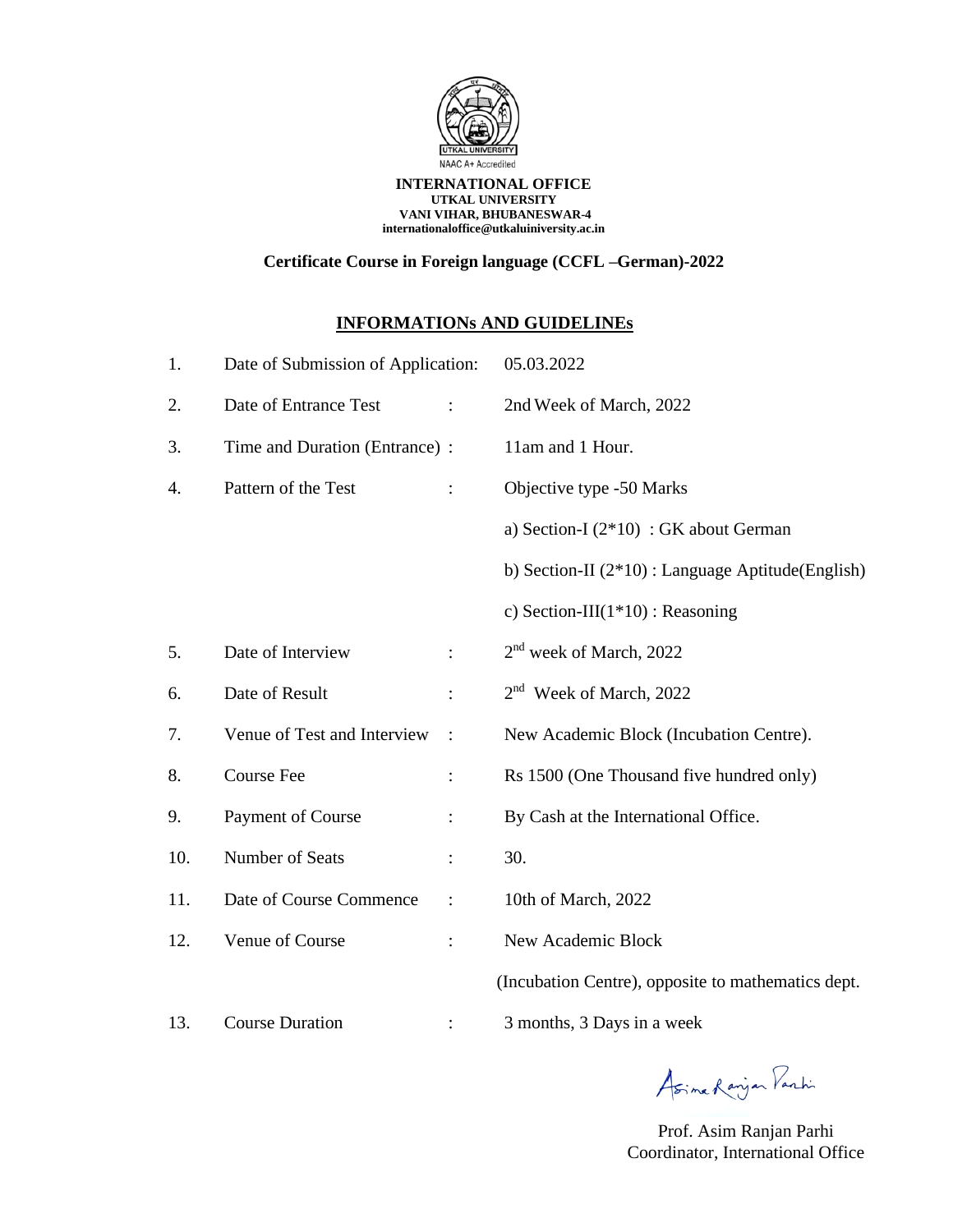

**Certificate Course in Foreign Language (German-2022)**

Paste a stamp size recent photograph

## **APPLICATION FORM**

| 1. | Name                                  |                |  |
|----|---------------------------------------|----------------|--|
| 2. | Affiliation                           |                |  |
| 3. | Date of Birth                         | $\ddot{\cdot}$ |  |
| 4. | Designation                           |                |  |
| 5. | Department                            |                |  |
| 6. | Qualification                         | :              |  |
| 7. | Address                               |                |  |
|    |                                       |                |  |
|    |                                       |                |  |
| 8. | Mobile No                             |                |  |
| 9. | E-Mail                                | $\ddot{\cdot}$ |  |
|    | 10. Reason for applying<br>The course | $\ddot{\cdot}$ |  |
|    |                                       |                |  |
|    |                                       |                |  |
|    |                                       |                |  |
|    | 10. Forwarded By                      |                |  |
|    | HOD /Principal                        |                |  |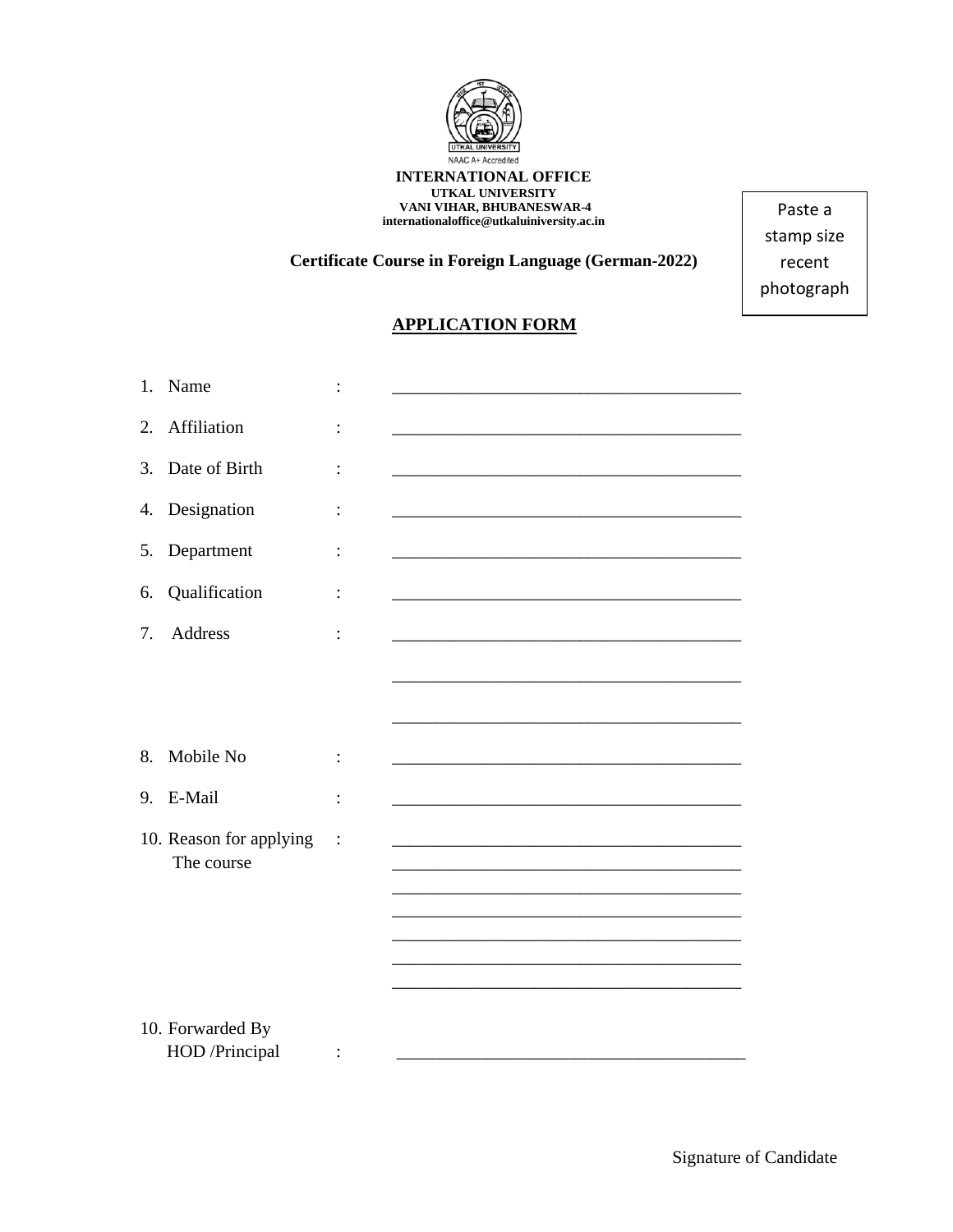

**Certificate Course in Foreign Language (German)**

### **COURSE STRUCTURE**

The **Certificate Course in Foreign Language (CCFL-German)-2022** is generalized as common structure consisting of the following contents.

- 1. General introduction of the language, concept of Gender and Number in German language, General rules of the pronunciation, accent, intonation and liaison.
- 2. All types of greetings in different situations: Formal and Informal
- 3. Self Introduction, Introduction of a 3rd person
- 4. Knowing Numbers, Days, Months & Season's name, asking & telling Time and about weather
- 5. Learning some German grammar and its rules, Articles, Adjectives, Prepositions, the Verbs and its different forms will help a student to form small sentences, and expressing their preferences, likings and disliking.
- 6. Learning and improving the vocabulary of German vocabulary: daily used words, food items, fruits & vegetables, family members, body parts, colors, animals, Countries and nationalities, common places etc.
- 7. Asking questions and answering in affirmative and negative forms, giving advice, order, command, asking about any place and its directions
- 8. Learning of sentence formations in German in Present, Past and Future tenses.
- 9. Small conversations in different situations like at restaurant, at the airport, at the tourist place etc.

Asime Ranjan Parki

Prof. Asima Ranjan Parhi Coordinator, International Office